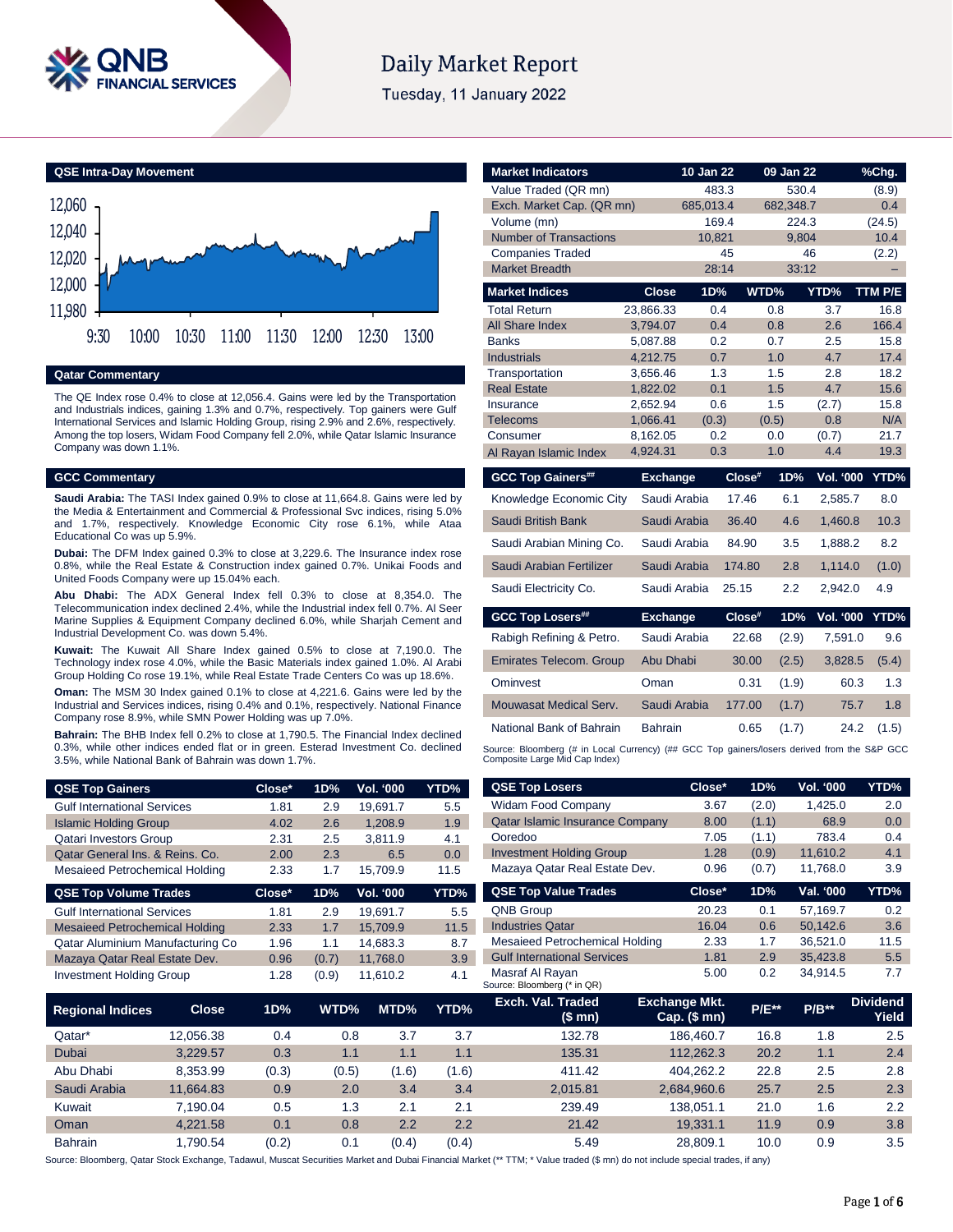#### **Qatar Market Commentary**

- The QE Index rose 0.4% to close at 12,056.4. The Transportation and Industrials indices led the gains. The index rose on the back of buying support from GCC, Arab and foreign shareholders despite selling pressure from Qatari shareholders.
- Gulf International Services and Islamic Holding Group were the top gainers, rising 2.9% and 2.6%, respectively. Among the top losers, Widam Food Company fell 2.0%, while Qatar Islamic Insurance Company was down 1.1%.
- Volume of shares traded on Monday fell by 24.5% to 169.4mn from 224.3mn on Sunday. However, as compared to the 30-day moving average of 125.6mn, volume for the day was 34.9% higher. Gulf International Services and Mesaieed Petrochemical Holding were the most active stocks, contributing 11.6% and 9.3% to the total volume, respectively.

| <b>Overall Activity</b>        | Buy %* | Sell %* | Net (QR)          |
|--------------------------------|--------|---------|-------------------|
| Qatari Individuals             | 29.90% | 49.05%  | (92, 565, 646.6)  |
| <b>Qatari Institutions</b>     | 27.97% | 31.33%  | (16, 256, 943.6)  |
| Oatari                         | 57.87% | 80.38%  | (108, 822, 590.2) |
| <b>GCC Individuals</b>         | 0.75%  | 0.50%   | 1,189,772.5       |
| <b>GCC</b> Institutions        | 1.76%  | 1.11%   | 3,121,564.5       |
| <b>GCC</b>                     | 2.51%  | 1.62%   | 4,311,337.0       |
| Arab Individuals               | 12.33% | 11.07%  | 6,067,271.9       |
| <b>Arab Institutions</b>       | 0.00%  | 0.00%   |                   |
| Arab                           | 12.33% | 11.07%  | 6,067,271.9       |
| <b>Foreigners Individuals</b>  | 2.49%  | 1.97%   | 2,502,729.9       |
| <b>Foreigners Institutions</b> | 24.81% | 4.96%   | 95,941,251.3      |
| <b>Foreigners</b>              | 27.30% | 6.93%   | 98,443,981.3      |

Source: Qatar Stock Exchange (\*as a % of traded value)

## **Global Economic Data and Earnings Calendar**

### **Global Economic Data**

| <b>Date</b> | <b>Market</b> | <b>Source</b>             | <b>Indicator</b>           | Period | Actual | <b>Consensus</b> | <b>Previous</b> |
|-------------|---------------|---------------------------|----------------------------|--------|--------|------------------|-----------------|
| 01/10       | US            | <b>US Census Bureau</b>   | Wholesale Inventories MoM  | Nov F  | .40%   | .20%             | $1.20\%$        |
| 01/10       | US            | <b>US Census Bureau</b>   | Wholesale Trade Sales MoM  | Nov    | 1.30%  | $1.00\%$         | 2.50%           |
| 01/10       | ΕU            | Sentix Behavioral Indices | Sentix Investor Confidence | Jan    | 14.9   | 13.              | 13.5            |
| 01/10       | EU.           | Eurostat                  | Unemployment Rate          | Nov    | 7.20%  | 7.20%            | 7.30%           |

Source: Bloomberg (s.a. = seasonally adjusted; n.s.a. = non-seasonally adjusted; w.d.a. = working day adjusted)

#### **Earnings Calendar**

| <b>Tickers</b> | <b>Company Name</b>                     | Date of reporting 4Q2021 results | No. of days remaining | <b>Status</b> |
|----------------|-----------------------------------------|----------------------------------|-----------------------|---------------|
| <b>QNBK</b>    | QNB Group                               | 11-Jan-22                        | υ                     | Due           |
| <b>ABQK</b>    | Ahli Bank                               | 13-Jan-22                        | $\overline{2}$        | Due           |
| <b>QIBK</b>    | Qatar Islamic Bank                      | 16-Jan-22                        | 5                     | Due           |
| <b>QFLS</b>    | <b>Qatar Fuel Company</b>               | 18-Jan-22                        |                       | Due           |
| <b>CBQK</b>    | The Commercial Bank                     | 19-Jan-22                        | 8                     | Due           |
| QIIK           | <b>Oatar International Islamic Bank</b> | 24-Jan-22                        | 13                    | Due           |
| <b>NLCS</b>    | Alijarah Holding                        | 27-Jan-22                        | 16                    | Due           |
| <b>MARK</b>    | Masraf Al Rayan                         | 30-Jan-22                        | 19                    | Due           |

Source: QSE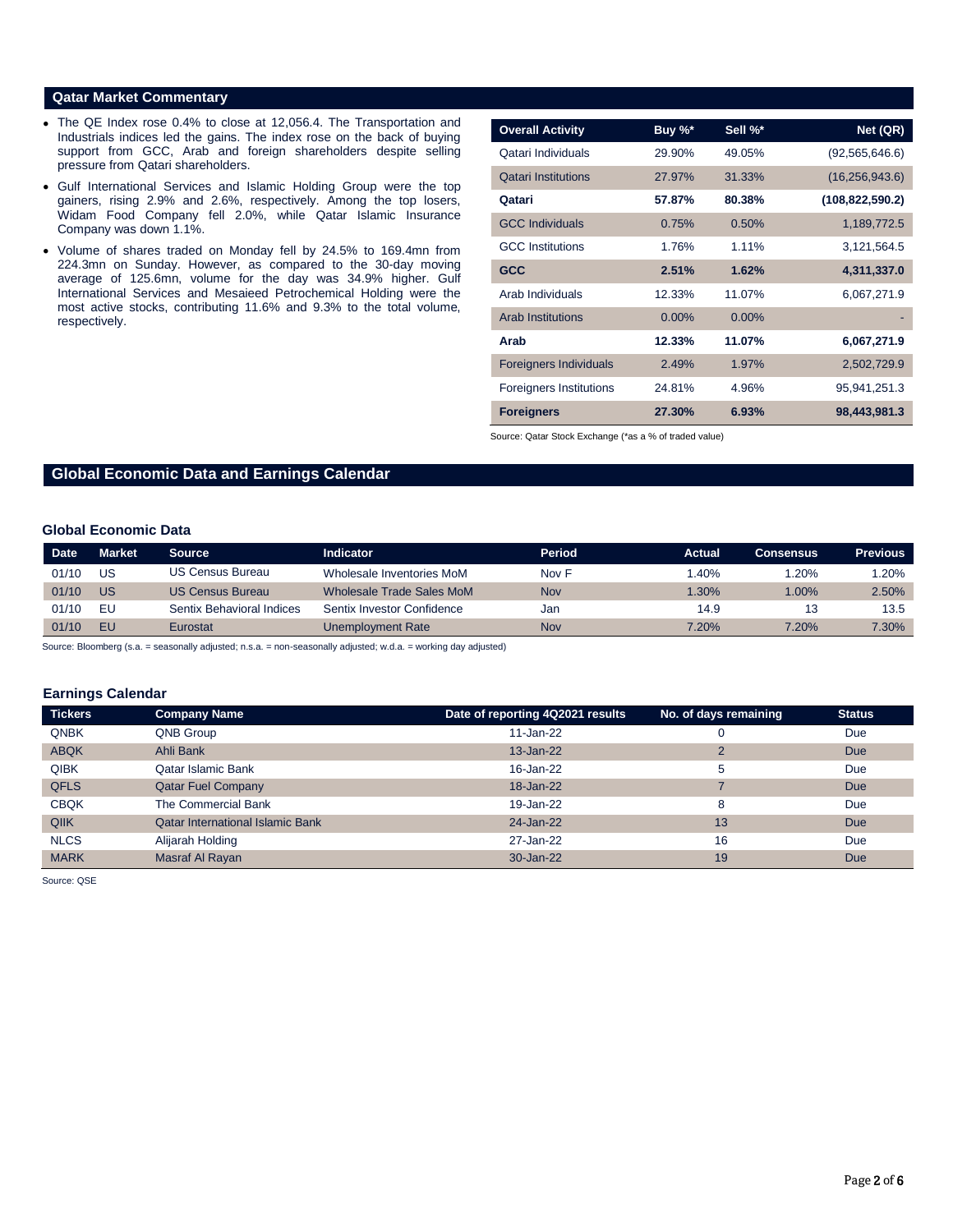### **News**

#### **Qatar**

- **MARK to disclose its annual financial results on January 30 –** Masraf Al-Rayan (MARK) will disclose its financial statement for the period ending December 31, 2021 on January 30, 2022. (QSE)
- **MARK to hold its investors relation conference call on February 02 to discuss the financial results –** Masraf Al-Rayan (MARK) announced that the conference call with the investors to discuss the financial results for the annual 2021 will be held on February 02, 2022 at 01:00 PM, Doha time. (QSE)
- **QIBK to hold its investors relation conference call on January 17 to discuss the financial results –** Qatar Islamic Bank (QIBK) announced that the conference call with the investors to discuss the financial results for the annual 2021 will be held on January 17, 2022 at 01:00 PM, Doha time. (QSE)
- **UDCD opens nominations for its board membership 2022 –** United Development Co. (UDCD) announces the opening of nominees for the board memberships, years from 2022 to 2024. Applications will be accepted starting from January 11, 2022 till 03:30 PM of January 24, 2022. (QSE)
- **PSA: 672 building permits issued in December 2021 –** Al Wakra municipality saw a robust double-digit growth year-onyear in building permits issued in December 2021, which otherwise saw an overall lull at the national level, according to the official data. A total of 672 building permits were issued in December 2021 with Al Daayen, Al Rayyan and Al Wakra municipalities together constituting as much as 68% of the total; according to figures released by the Planning and Statistics Authority (PSA). On a yearly basis, total building permits issued in Doha witnessed a 13.4% growth against a 30.9% decline at the national level with Al Shamal registering a 60% plunge, Al Daayen (59.7%), Umm Slal (50%), Doha (44.5%), Al Khor (31.7%), Al Shahaniya (23.3%) and Al Rayyan (1.6%). (Gulf-Times.com)
- **Ooredoo first telecoms company in the region to provide unlimited WhatsApp feature –** Ooredoo has announced the addition of new and innovative features to its postpaid plans, making them better value than ever. In a move that is the first of its kind in the region, starting from 1 February 2022 Ooredoo's postpaid customers will get free access to the WhatsApp app, meaning they will be able to stay connected to friends and family without consuming data from their plan's data allowances. There will also be adjustments to fees with the addition of many advantages to most postpaid packages for the benefit of customers, commensurate with their use of the package. (Qatar Tribune)
- **Qatar cuts February land, marine crude prices to threemonth low –** Qatar Energy set the official selling price (OSP) of Qatar land crude at a premium of \$2/bbl to Oman-Dubai benchmark for February sales, according to a statement on the company's website. OSP differential down from \$3.80/bbl premium for Jan. February OSP at the lowest since Nov. when it was set at +\$1.35/bbl. February Qatar Marine OSP set at \$1.35/bbl premium to Oman-Dubai vs. \$3.05/bbl for Jan. Marine OSP differential also at a three-month low. (Bloomberg)

#### **International**

 **US wholesale inventories rise strongly, seen boosting Q4 growth –** US wholesale inventories increased more than initially thought in November, suggesting that the restocking of warehouses likely contributed strongly to economic growth last quarter. The almost broad increase in inventories reported by the Commerce Department on Monday also offered more hope that supply bottlenecks were easing. It followed in the wake of an Institute for Supply Management survey last week that showed improved supplier deliveries to factories in December. "The fourth-quarter inventory build is shaping up to again be a strong contributor to topline GDP growth," said Matt Colyar, an economist at Moody's Analytics in West Chester, Pennsylvania. "Indications that the worst of the global supply-chain problems are behind us have mounted in recent weeks." Wholesale inventories rose 1.4% in November, instead of 1.2% as estimated last month. Stocks at wholesalers increased 2.5% in October. Inventories are a key part of gross domestic product. There were big gains in motor vehicle, furniture, computer equipment, electrical and hardware stocks. Inventories of farm products, petroleum and alcohol fell. Economists polled by Reuters had expected inventories would be unrevised. Wholesale inventories surged 15.9% in November from the year-earlier period. Motor vehicle inventories advanced 2.7% after rising 2.8% in October. The back-to-back increases suggested that the global shortage of semiconductors, which has constrained motor vehicle production, was abating. There are, however, worries that a global surge in COVID-19 cases, driven by the Omicron variant, could slow the untangling of supply chains. Wholesale inventories, excluding autos, increased 1.2% in November. This component goes into the calculation of GDP. Economists at Goldman Sachs left their fourth-quarter GDP growth estimate unchanged at a 7.0% annualized rate. (Reuters)

- **Wall Street banks see four US hikes in 2022, but inflation is a wild card –** Some of Wall Street's biggest banks now expect four US interest increases this year starting in March, a more aggressive call than a week ago even as the situation remains fluid given the possibility that the supply shock to the economy could ease and consumer prices could stabilize. Goldman Sachs, JPMorgan, and Deutsche Bank all issued research notes forecasting that the Federal Reserve will tighten monetary policy at least four times in 2022, more than a broad consensus from as recently as late December for three hikes. Goldman also sees the Fed starting the process of reducing its more than \$8tn balance sheet, or so-called "quantitative tightening" (QT) as soon as July. JPMorgan CEO Jamie Dimon told CNBC on Monday, meanwhile, he "would be surprised if it's just four increases this year," adding that those four hikes "would be very easy for the economy to absorb." In predicting the four rate increases, Deutsche, in a research note on Friday, said the US economy showed more progress toward maximum employment. The German bank expects the Fed's balance sheet run-off to begin in the third quarter. Some investors believe, however, that US inflation may be nearing its peak. (Reuters)
- **US greenhouse gas emissions jumped 6.2% in 2021 –** US greenhouse gas emissions rose by 6.2% from 2020 levels last year as the use of coal-fired electricity jumped 17% and drivers returned to the roads after the first year of the coronavirus pandemic, according to a report released on Monday. The projected emissions increase shows the US is now further off the target set by the Biden administration under the Paris climate agreement to slash emissions 50-52% below 2005 levels by 2030. US greenhouse gas emissions were 17.4% below 2005 levels in 2021, up from 22.2% below 2005 levels in 2020, according to the Rhodium Group, a research organization. (Reuters)
- **Sterling mixed after hitting new highs amid rate rise expectations –** Sterling was mixed on Monday after hitting new highs against the euro and the dollar amid rate rise expectations and easing fears about the economic impact of the Omicron variant. Analysts said the currency has strengthened since mid-December as UK government resistance to further COVID-19 restrictions provided a much-needed boost to sentiment. Britain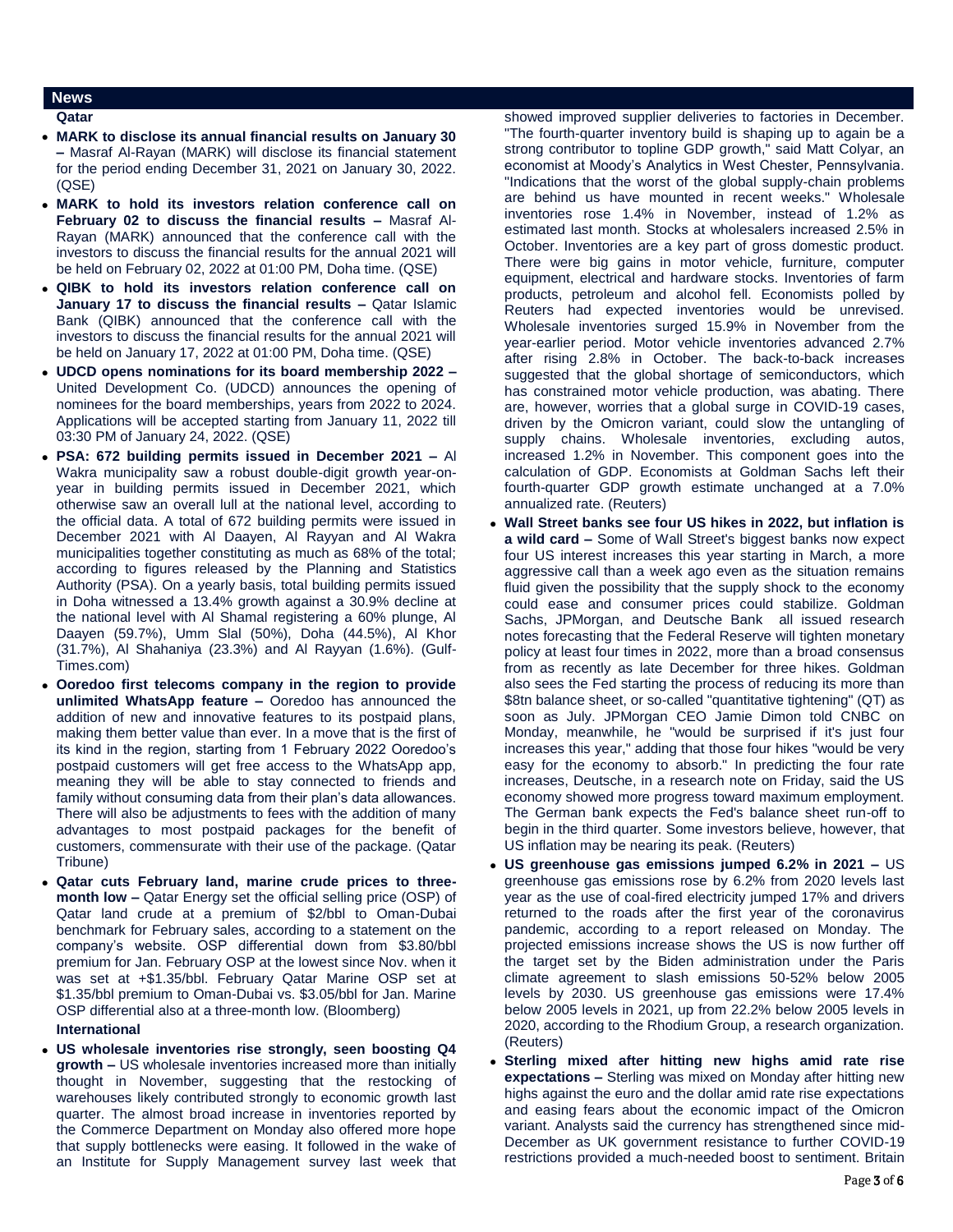has focused on rolling out booster vaccinations - which have reached more than 60% of the population - rather than requiring a return to lockdown measures. Meanwhile, investors have ramped up expectations that the Bank of England will raise interest rates as early as next month after a surprise hike in December. (Reuters)

#### **Regional**

- **A record level for Gulf Sukuk issuances… \$57bn in 2021**  After the Gulf bonds and Sukuk issuances increased for two consecutive years, they returned to decline last year, due to the decline in government issuances for two consecutive years, while corporate issuances grew for the sixth consecutive year. Crude oil prices, which averaged to the highest levels recorded in 3 years at \$70.9 per barrel, were among the main reasons for the decline in government issuances during 2021. On the other hand, the recovery of economic activity after restrictions related to the Corona pandemic encouraged private sector investments, which led to an increase in issuances during the year, according to a report issued by Kamco Invest, on the fixed income market in the Gulf countries for the year 2021. In terms of the type of debt instrument issued, Sukuk issuances in the Gulf countries increased for the third year in a row, reaching their highest levels ever, reaching \$57.2bn in 2021, compared to \$52.1bn in 2020. On the other hand, bond issuances declined for the first time since 2018 to reach \$89.5bn in 2021, compared to \$99bn in 2020, and the total value of Gulf issuances amounted to \$146.7bn in 2021, compared to \$151.1bn in 2020, according to Al-Anbaa newspaper. Kuwaiti. (Bloomberg)
- **Saudi National Bank to issue dollar denominated sukuk –** Saudi National Bank, the kingdom's largest banking group, has announced plans to issue US dollar-denominated senior unsecured Islamic bonds (or sukuk) under its international sukuk program. The amount and terms of offer of the sukuk will be determined later subject to the market conditions, the bank said in a statement on the Saudi stock exchange. The proposed issuance, the proceeds of which will be utilized for general corporate purposes, is expected to be through a special purpose vehicle and will be open to eligible investors in the kingdom and internationally, it added. The bank has mandated Citigroup Global Markets Ltd., Emirates NBD Bank PJSC, Goldman Sachs International, HSBC Bank plc, Mizuho International plc and SNB Capital Company as joint lead managers & bookrunners to the proposed offering. (Zawya)
- **EIG-led investors in Aramco oil pipelines hire banks for dual-tranche bonds –** A group of institutional investors that last year took a stake in Saudi Aramco's oil pipelines network has hired Citi (C.N) and JPMorgan (JPM.N) to help refinance a loan that backed the deal, bank documents and an investor presentation showed on Monday. A consortium led by U.S. based EIG Global Energy Partners in June bought 49% of the Aramco Oil Pipelines Company set up by Saudi Aramco, which holds the remaining 51% stake. As part of the deal, Aramco struck a 25-year lease and leaseback arrangement with the pipelines group. The banks will advise issuer EIG Pearl Holdings - in which the investors led by EIG control a near 90% stake and Abu Dhabi sovereign wealth fund Mubadala Investment Company the remainder - on the sale of dualtranche US dollar-denominated amortizing bonds, the documents showed. The bond offering will partly refinance the \$10.8bn term debt facility that backed the deal. Sources have said the loan would be refinanced across two or three bond deals, with the first bond issue likely to be at least \$4bn. Investors in the stake include China's state-owned Silk Road Fund, Saudi Arabia's Hassana, the investment arm of the kingdom's largest pension fund, and Korea's Samsung Asset Management, the investor presentation showed.Citi and

JPMorgan began investor calls for the debt sale on Monday, the documents showed.The offering will include a tranche with a final maturity of between 14-1/2 and 15 years and a weighted average life of 10.2 to 10.7 years, and a tranche with a final maturity of between 24-1/2 and 25 years with a weighted average life of between 23-1/2 and 24 years, the bank documents said. A group of 18 US, European, Asian and Middle Eastern banks are also involved in the deal, including First Abu Dhabi Bank (FAB.AD), HSBC (HSBA.L) and Mizuho (8411.T). (Reuters)

- **Saudi bank allocates \$200mn to finance Tunisian imports of Saudi oil derivatives –** The Saudi Export and Import Bank has allocated \$200mn to finance Tunisian imports of Saudi oil derivatives, the Economy Ministry said on Monday. It added that an agreement was signed in Tunisia. (Reuters)
- **UAE acquires 30% of the Sukuk and bonds in the Gulf 2021 –** The UAE acquired about 30% of the total fixed income market in the Gulf Cooperation Council, during 2021, after the value of its issuance of bonds and sukuk reached about 43bn dollars. The total Gulf issuances amounted to 146.7bn dollars in 2021, compared to 151.1bn dollars in 2020, according to a recent report by the Kuwaiti "Kamco" Invest Company, as bond issuances declined for the first time since 2018, to reach 89.5bn dollars in 2021, compared to 99bn dollars in year 2020. Sukuk issuances in the GCC countries increased for the third year in a row, and reached their highest levels ever, reaching \$57.2bn in 2021, compared to \$52.1bn in 2020. (Bloomberg)
- **UAE agritech firm Silal appoints new CEO –** Abu Dhabi agricultural technology company Silal, which is part of ADQ holding firm, has named a new CEO to drive the company's growth and accomplish its mandate to ensure food security in the UAE. Salmeen Obaid Alameri, former member of the board of directors of Agthia Group and Agility, will work to deploy advanced technology and ensure access to safe and highquality food for consumers in the country, according to a statement. (Zawya)
- **UAE retailer GMG to open over 100 stores in Egypt –** UAEbased retailer GMG said on Monday that it is looking to expand its presence in the North African market with plans to open more than 100 stores in Egypt by 2026. The expansion will be carried out within the next five years and will include a portfolio of brands focused on personal well-being, as part of its new corporate strategy to promote healthier and more active lifestyle, the company said in a statement. (Zawya)
- **Value of sukuk, bond listings on Nasdaq Dubai hits \$23bn in 2021 –** The value of listings of Islamic bonds (sukuk) and conventional bonds on the Nasdaq Dubai exchange rose 18.5% in 2021 to \$23.1bn (AED 84.85bn). The number of listings rose 15.4% to 30, Dubai Media Office said on Twitter. Majority owned by the Dubai Financial Market and regulated by the Dubai Financial Services Authority, Nasdaq Dubai is the international financial exchange that serves the region between Western Europe and East Asia. The exchange lists shares, derivatives, sukuk, conventional bonds and real estate investment trusts (REITS). (Zawya)
- **Dubai's DMCC registered highest number of firms since inception in 2021 –** The Dubai Multi Commodities Centre (DMCC) said that it had registered its highest number ever of new companies in 2021, attributing it to factors such as the launch of the DMCC Crypto Centre. The centre said it had registered 2,485 new companies during the year, up from 2,025 in 2020, taking the total to 20,000. (Zawya)
- **Abu Dhabi bourse partners with FTSE Russell to develop indices –** The Abu Dhabi Securities Exchange (ADX) has partnered with FTSE Russell to co-brand and co-develop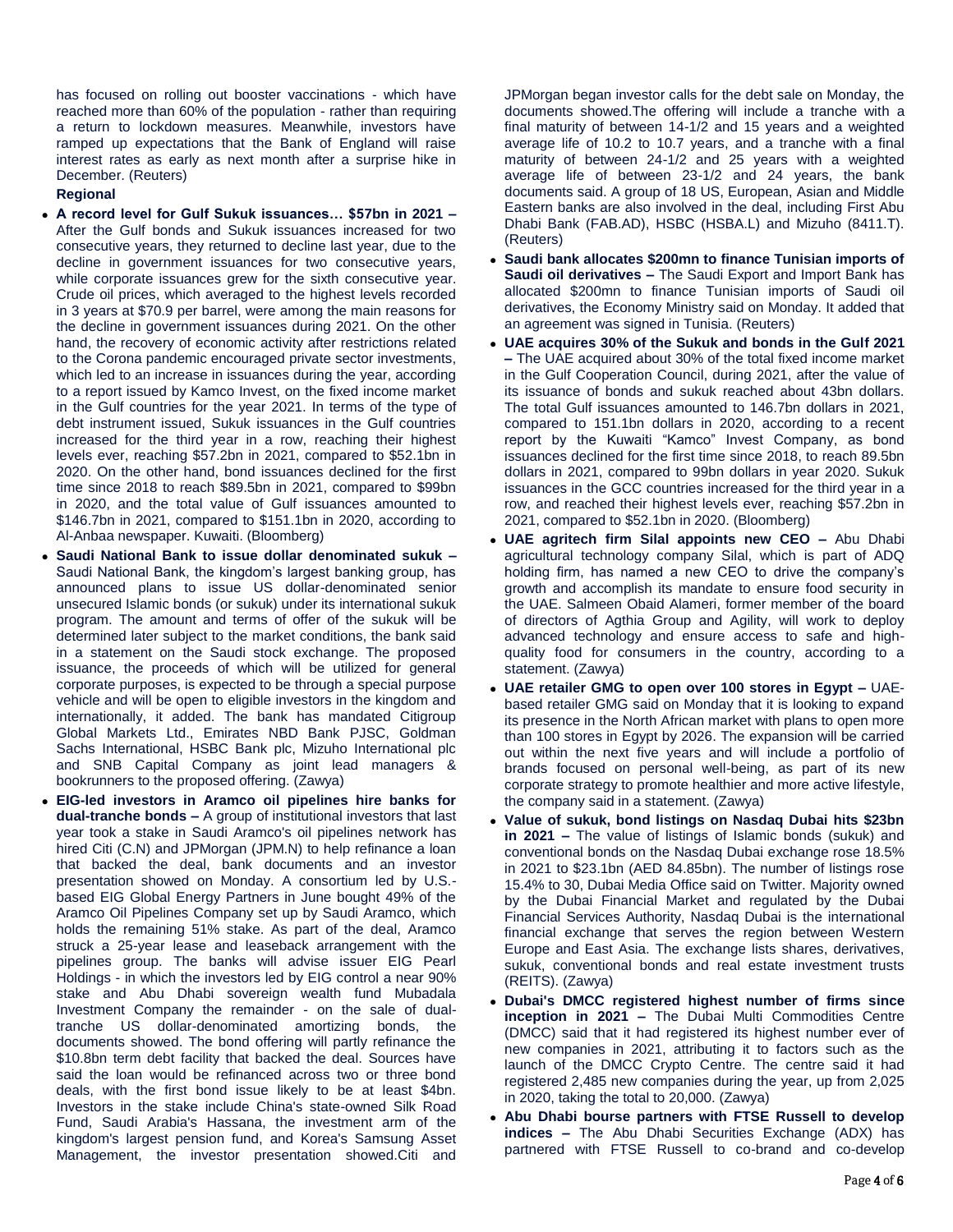indices for the ADX market. In a statement on Monday, ADX said as of 10 January 2022, the FTSE ADX General Index will replace the ADX General Index, and FTSE ADX sector indices will take the place of the existing sector indices. "Further new indices will be co-developed under the partnership to support ADX's vision of introducing new tradable index products on its market," it said. (Zawya)

- **Abu Dhabi solar firm Sweihan aims to raise over \$700mn with green bond issue –** Abu Dhabi solar energy firm Sweihan PV Power Company aims to raise more than \$700mn through the sale of amortizing green bonds, an investor presentation reviewed by Reuters showed. (Reuters)'
- **Kuwait's KGOC signs MOU with Saudi chevron to export surplus gas from Wafra joint operations area –** Kuwait Gulf Oil Company (KGOC) signs a memorandum of understanding with Saudi Arabian Chevron to export surplus gas from Wafra joint operations area, Kuwait's state news agency KUNA reported. Muhammad Salem Al-Haimer acting CEO of Kuwait Gulf Oil Company said in a statement that he expects the start of exporting with an estimated volume of 12mn cubic feet of gas, which will increase in the next five months to between 40 to 50mn cubic feet, and after four years it will be in the range of 80 and 100mn cubic feet. (Reuters)